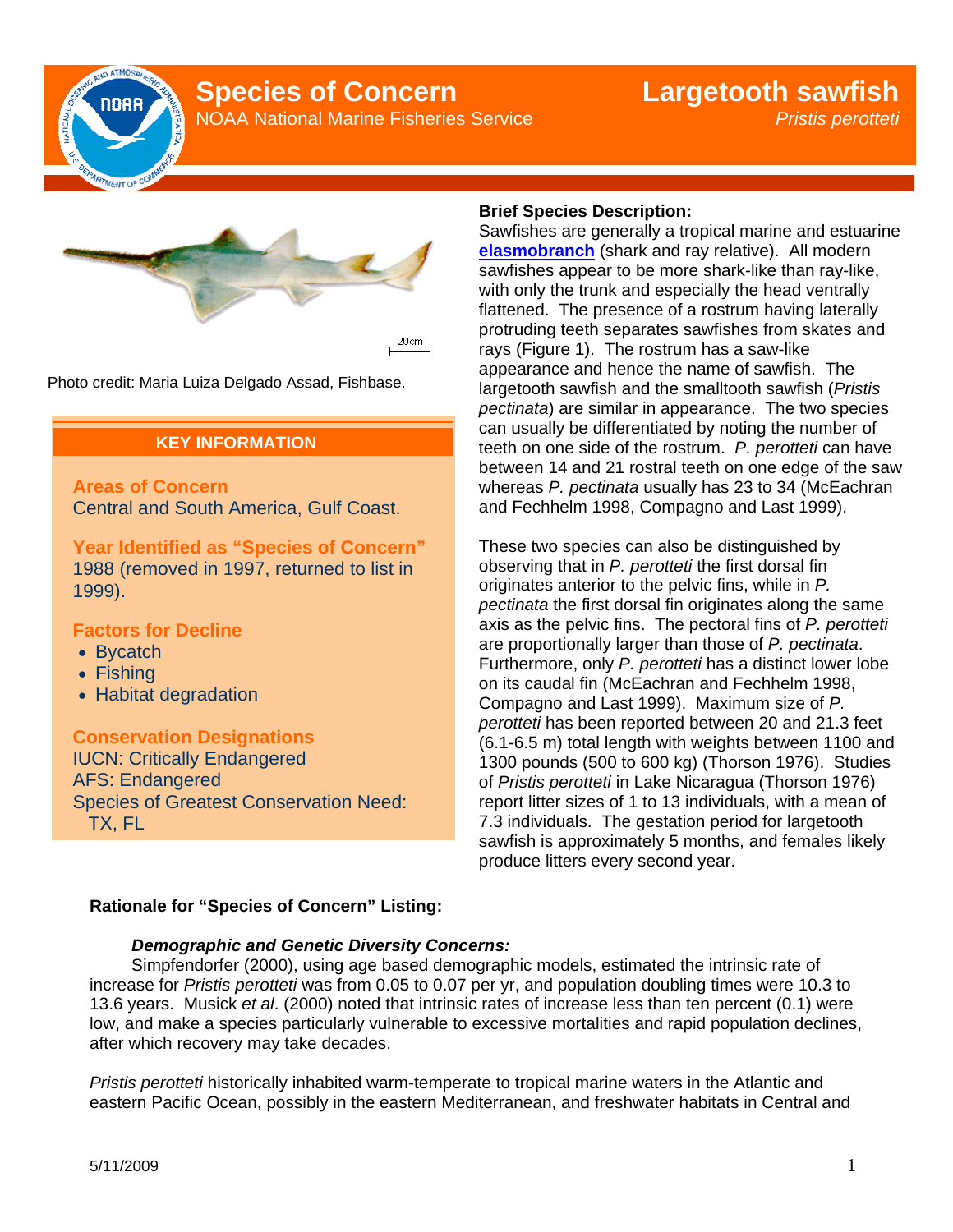

South America and Africa. Historical occurrences of largetooth sawfish in North America were much more limited than those of the related smalltooth sawfish, and were strictly confined to shallow (< 33 feet or 10 m), near-shore, warm-temperate and tropical (>64-86  $\degree$ F; 18-30 $\degree$ C), estuarine localities, partly enclosed lagoons, and similar situations. Thorson noted large catches of *Pristis perotteti* during preliminary visits to Lake Nicaragua in 1963 (T.B. Thorson personal communication referenced in Cook *et al*., 2006). Directed fisheries removed an estimated 60,000 to 100,000 sawfishes between 1970 and 1975 (Thorson 1976), and sawfish are now extremely rare in freshwater lakes of Nicaragua.

In the United States, largetooth sawfish were reported mainly along the Texas coast and east into Florida waters (Figure 2), but now it is considered extirpated in the United States. The last confirmed largetooth sawfish reported in U.S. waters was in 1941 in Florida and 1943 in Texas (Burgess and Curtis 2003).

# **Factors for Decline:**

Incidental commercial catch was likely the most significant factor in the decline of sawfish populations in U.S. waters. Sawfish are extremely vulnerable to overexploitation due to their exceptional propensity for entanglement in net gear, their restricted habitat, and their low intrinsic rate of increase. Habitat degradation likely impacts the species given their inshore distribution.

# **Status Reviews/Research Underway**:

In 2000, NMFS denied a petition to list the largetooth sawfish in the U.S. as threatened or endangered under the Endangered Species Act (65 FR 12959; March 10, 2000) because there was insufficient information presented in the petition and in NMFS files to indicate that a listing might be warranted. A new petition was submitted by Wild Earth Guardians in April 2009; a determination on that petition will be made later in 2009.

# **Data Deficiencies:**

We identified questions converning the species taxonomy, range in the *Federal Register* notice denying the 2000 petition.

#### **Existing Protections and Conservation Actions:**

Largetooth sawfish are a prohibited species in Florida, Louisiana, and Alabama. Texas Parks and Wildlife Division has listed largetooth sawfish as endangered under the Parks and Wildlife Code Chapter 68, due to the extreme difficulty that fishermen have in distinguishing the smalltooth sawfish from the largetooth sawfish (NMFS 2006).

> Figure 1. A comparison of smalltooth sawfish rostrum (left) and largetooth sawfish rostrum (right). Photo courtesy George Burgess, Florida Museum of Natural History.

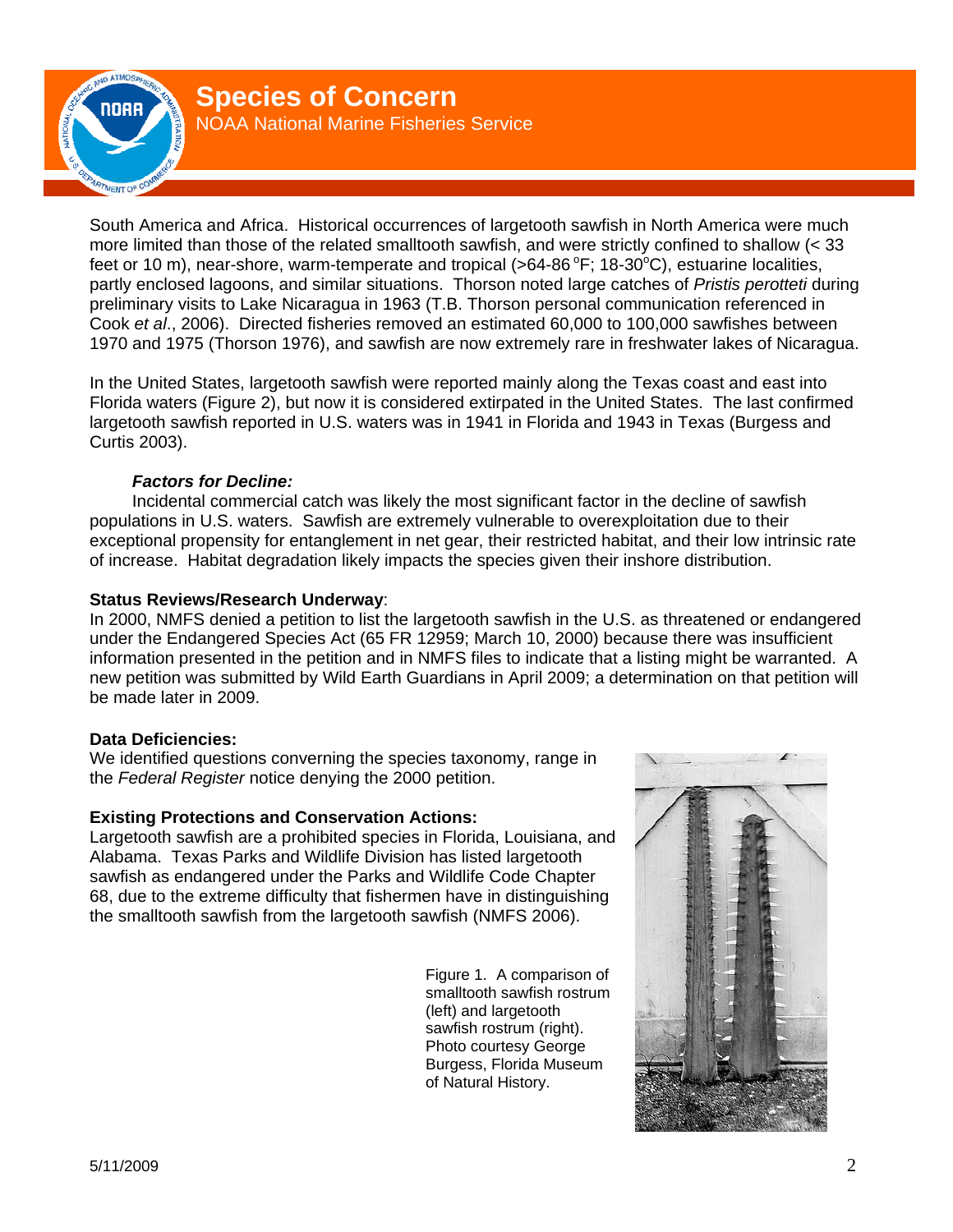**Species of Concern** 

NOAA National Marine Fisheries Service



Figure 2. US range of the largetooth sawfish species of concern.

ND ATMOSP **NORR** 

MENT

**ATIONA**